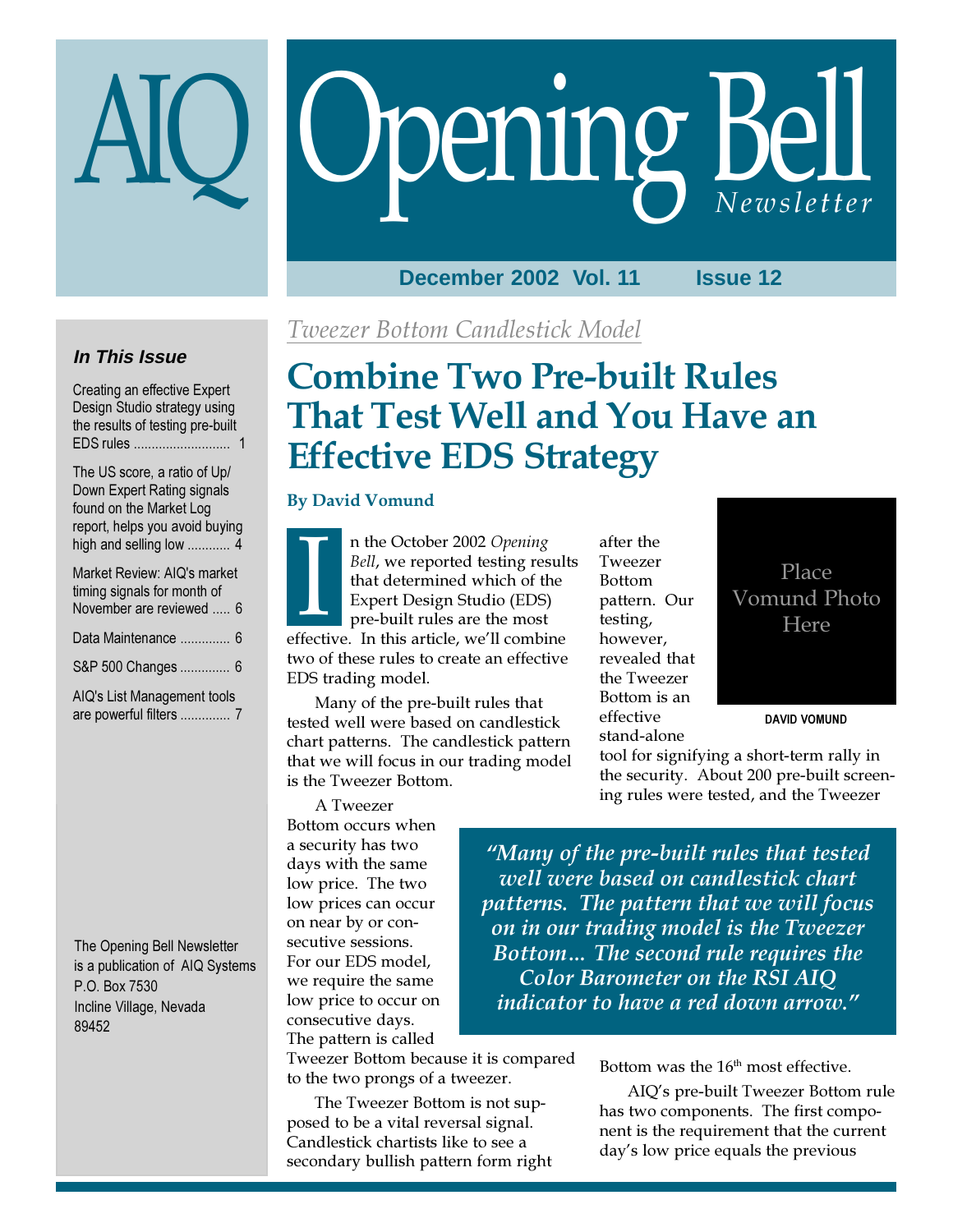#### AIQ Opening Bell December 2002

closing price. This second compoday's low price. The second component requires the current day's low price to equal the previous day's nent is not part of the actual candlestick pattern and testing shows that it adds no value. It doesn't raise the overall return and it eliminates about 85% of the trades. The prebuilt rule is better off without the second component, so we eliminated it.

To find a secondary filter we once again turned to the October Opening Bell and began applying other highly effective rules. We knew that combining another candlestick rule with the Tweezer Bottom rule would eliminate most or all of the trades so our focus was on indicator-based rules.

Having the Money Flow RSI indicator fall below 90 tested well, but when this rule was combined with the Tweezer Bottom rule there were too few trades. The 9,919 trades from the Tweezer Bottom rule was reduced to only 32 trades when the Money Flow RSI rule was added.

Having a stock fall below the Upper ESA trading band tested well on its own and did well when

# AIQ Opening Bell Newsletter

David Vomund, Publisher G.R. Barbor, Editor P.O. Box 7530 Incline Village, NV 89452

AIQ Opening Bell does not intend to make trading recommendations, nor do we publish, keep or claim any track records. It is designed as a serious tool to aid investors in their trading decisions through the use of AIQ software and an increased familiarity with technical indicators and trading strategies. AIQ reserves the right to use or edit submissions.

While the information in this newsletter is believed to be reliable, accuracy cannot be guaranteed. Past performance does not guarantee future results.

For subscription information, phone 1-800-332-2999 or 1-775-831-2999.

© 1992-2002, AIQ Systems



**Figure 1.** Candlestick chart of IFF. The arrow shown on 05/01/02 marks the completion of a Tweezer Bottom pattern when the same low price occurred on consecutive days.

combined with the Tweezer Bottom rule. Using the S&P 500 database and the same time period as our previous tests, its Average Annual ROI was 38% with 259 trades. The model, in effect, looks for stocks that have pulled back after a recent rally and have formed a

Tweezer Bottom pattern.

After more research we found a better rule, which we combined with the Tweezer Bottom rule for our final model. The new second rule looks at the Color Barometer

next to the RSI AIQ indicator. It requires the Color Barometer for this indicator to show a red down arrow. Surprisingly, this was the twelfth most effective rule.

The only time this indicator can show a red down arrow is when it is overbought (above 70) or oversold (below 30). Most of the time, red down arrows appear when the RSI AIQ indicator is above 70.

Therefore, our screening model requires the following two events to occur simultaneously:

1. Tweezer Bottom pattern, meaning two consecutive low prices at the same dollar amount.

2. Red down arrow next to the

"An EDS backtest of this (Tweezer Bottom Candlestick) strategy on the 1700 AIQ Pyramid stocks from 01/02/98 to 10/30/02 shows an Average Annual ROI of 44.8% with 7799 trades."

#### RSI AIQ indicator.

An example of a stock that passed this model is International Flavors and Fragrances (IFF). On May 1, IFF formed a Tweezer Bottom when for the second consecutive day the low price was exactly \$31.85. In addition, its RSI AIQ indicator showed a red down arrow as the indicator was in oversold territory  $(Figure 1)$ .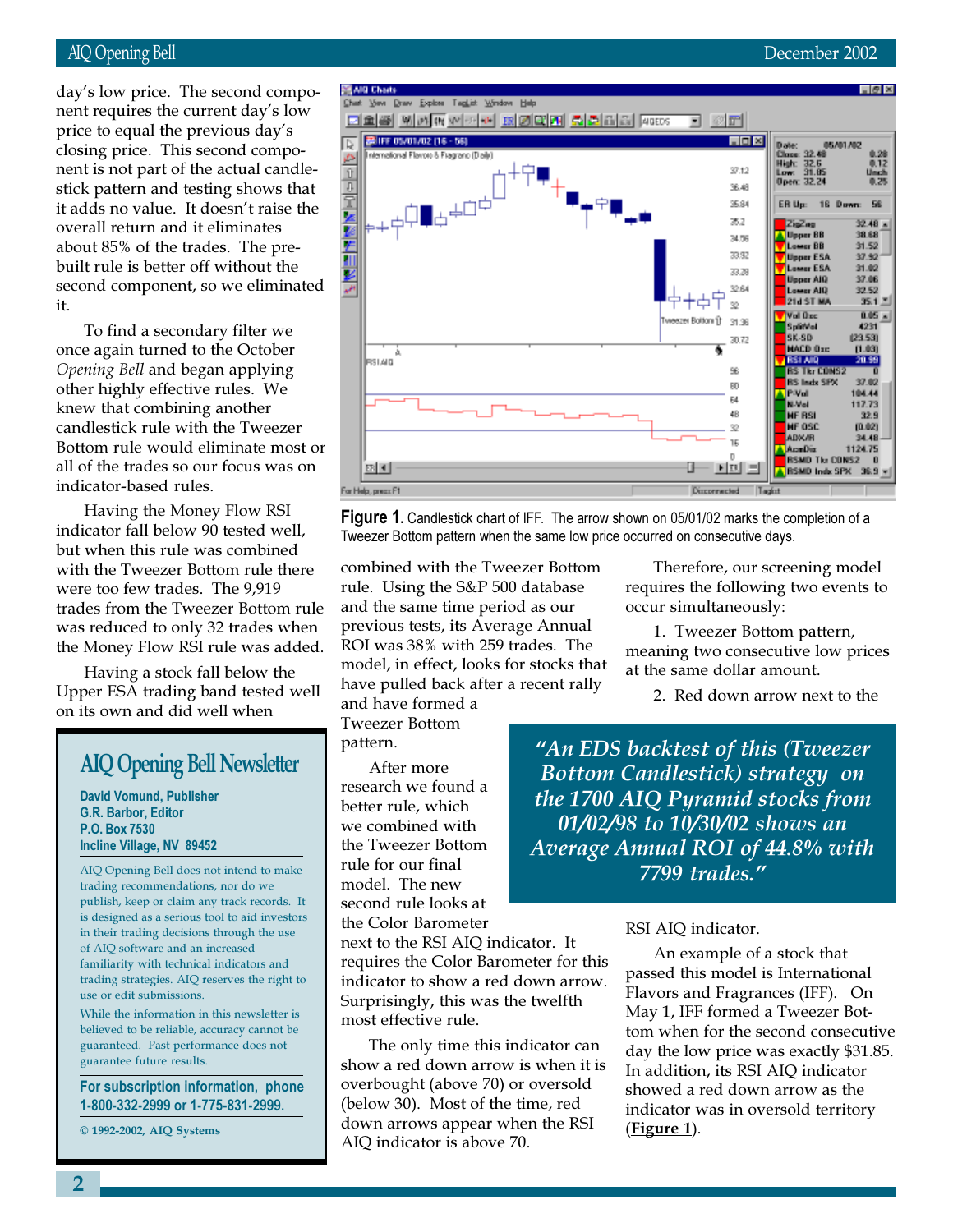#### December 2002 AIQ Opening Bell

An EDS backtest of this strategy on the 1700 AIQ Pyramid stocks from 01/02/98 to 10/30/02 shows an Average Annual ROI of 44.8% with 7799 trades. Again, the sell strategy is a fixed 22 business day holding period.

The trades are significantly reduced using an S&P 500 database but the results are still good. This test shows 943 trades with an Average Annual ROI of 31.7% (**Figure 2**).

While the backtests show that the model is effective, they don't show what kind of return you would have seen. After all, these tests make the unrealistic assumption that all the trades are acted on and the annualized return is computed based on this assumption. For a more realistic representation of what portfolio returns would have been, we'll use the Portfolio Simulator.

#### Dec. 2002 - Expert Design Studio  $\blacksquare$   $\theta$   $\times$ **Bie Ist Ven Heb** <u>ox deebs id dee</u> Summary Pasitions | Dec. 2002 Winner Looms Neutral Number of tradez in text 943 531 400  $12$ Average periods per trade  $\overline{31}$  $\overline{\mathfrak{D}}$  $\overline{32}$  $31$ Maginum Profit/Long 109.98% 146.741%  $\frac{12.95}{11.42}$ Avenage Drawdown<br>Avenage Profit/Long (G. 58)% 11.60(% 2.78% **BLED(%** Average SPX Profit/Lass 0.47% 1.58% 0.99(% 42.42% Probability 56.31% .<br>Avenage Annual ROI:<br>Annual SPX (Buy & Hold) 91.72% 197, 90t% 130.57%  $11.8913$ ward/Pisk Ratio 1.76 **Start text clater** 01/02/98 End test date 10/31/02 Using list SP500 hicing Summary Entryprice: (Open) Exit price: [Dpen] ink Summary<br>Hold for 22 periods For Help, press F1 NUM

| Figure 2. Results of 4 yr. + 10 mo. EDS backtest of screening model using S&P 500 stock |  |  |  |
|-----------------------------------------------------------------------------------------|--|--|--|
| database. The test indicates an average annual ROI from 943 trades of 31.7%.            |  |  |  |

| <b>A Account Statistics/Analysis</b>                                                                                                                              |                                                        |                                                          |                                                                                                                                                       |                       | $\times$ |
|-------------------------------------------------------------------------------------------------------------------------------------------------------------------|--------------------------------------------------------|----------------------------------------------------------|-------------------------------------------------------------------------------------------------------------------------------------------------------|-----------------------|----------|
|                                                                                                                                                                   |                                                        |                                                          |                                                                                                                                                       |                       |          |
| Start date:<br>End date:                                                                                                                                          | 01/02/98<br>10/31/02                                   |                                                          |                                                                                                                                                       |                       |          |
|                                                                                                                                                                   |                                                        | Winners                                                  | Losers                                                                                                                                                | Neutral               |          |
| Number of trades:<br>Average periods per trade:                                                                                                                   | 454<br>30                                              | ==========<br>244<br>31                                  | ==========<br>204<br>28                                                                                                                               | ==========<br>6<br>32 |          |
| Maximum Profit/Loss:<br>Average Drawdown:<br>Average Profit/Loss:<br>Average SPX Profit/Loss:                                                                     | $(6.66)$ %<br>2.75%<br>$(0.01)$ %                      | 109.58 %<br>$(3.03)$ %<br>$12.24*$<br>1.37 <sup>2</sup>  | (43.48)%<br>$[11.20]$ %<br>$(8.51)$ %<br>$(1.67)$ %                                                                                                   |                       |          |
| Probability:<br>Average Annual ROI:<br>Annual SPX (Buy & Hold):                                                                                                   | 32.94%<br>$(1.89)$ %                                   | 53.74 %<br>140.76%                                       | 44.93 %<br>$(107.19)$ %                                                                                                                               |                       |          |
| Reward/Risk Ratio:                                                                                                                                                | 1.72                                                   |                                                          |                                                                                                                                                       |                       |          |
| Portfolio:<br><b>Starting Balance:</b><br>Ending Balance:<br>Gain/Loss:<br>Gain/Loss %:                                                                           | 100000.00<br>224941.43<br>124941.43<br>124.94 %        |                                                          |                                                                                                                                                       |                       |          |
| Account default strategy:<br>Dec. 2002<br>Using list: SP500<br>Pricing Summary:<br>Entry price: [Open]<br>Exit price: [Open]<br>Entry Summary:<br><b>Allworks</b> | Exit Summary:<br>Hold for 22 periods<br>Cap. Prot. 85% |                                                          | Capitalization<br>10.00% of portfolio value<br>No more than 3 new trades per day<br>No more than 10 open positions<br>Capital reserve of at least 400 |                       |          |
|                                                                                                                                                                   |                                                        | $\overline{\phantom{a}}$ ok $\overline{\phantom{a}}$<br> | Print                                                                                                                                                 |                       |          |

Figure 3. Simulated trading results for screening model (same time period and database). The *ing Bell*. average annual ROI from 454 trades is 32.9%.

Using the Portfolio Simulator, we began with a portfolio of \$100,000 in cash and specified that each position would represent 10% of the portfolio value and, therefore, a fully invested portfolio consists of ten positions. No more than three trades could be placed per day. The sell strategy was a fixed 22 business day holding period combined with an 85% capital protect. The time period used was 01/02/98 to 10/31/ 02.

The results are found in **Figure 3**. The overall return was an outstanding 125%. Over the same time period, the S&P 500 lost 9%. Here is a breakdown of the yearly returns:

| 1998 | 59.0% |
|------|-------|
| 1999 | 45.0% |
| 2000 | 23.0% |
| 2001 | -7.6% |
| 2002 | -4.8% |
|      |       |

This EDS model can be downloaded from AIQ's web page at www.aiqsystems.com. Click on Educational Products and then Open-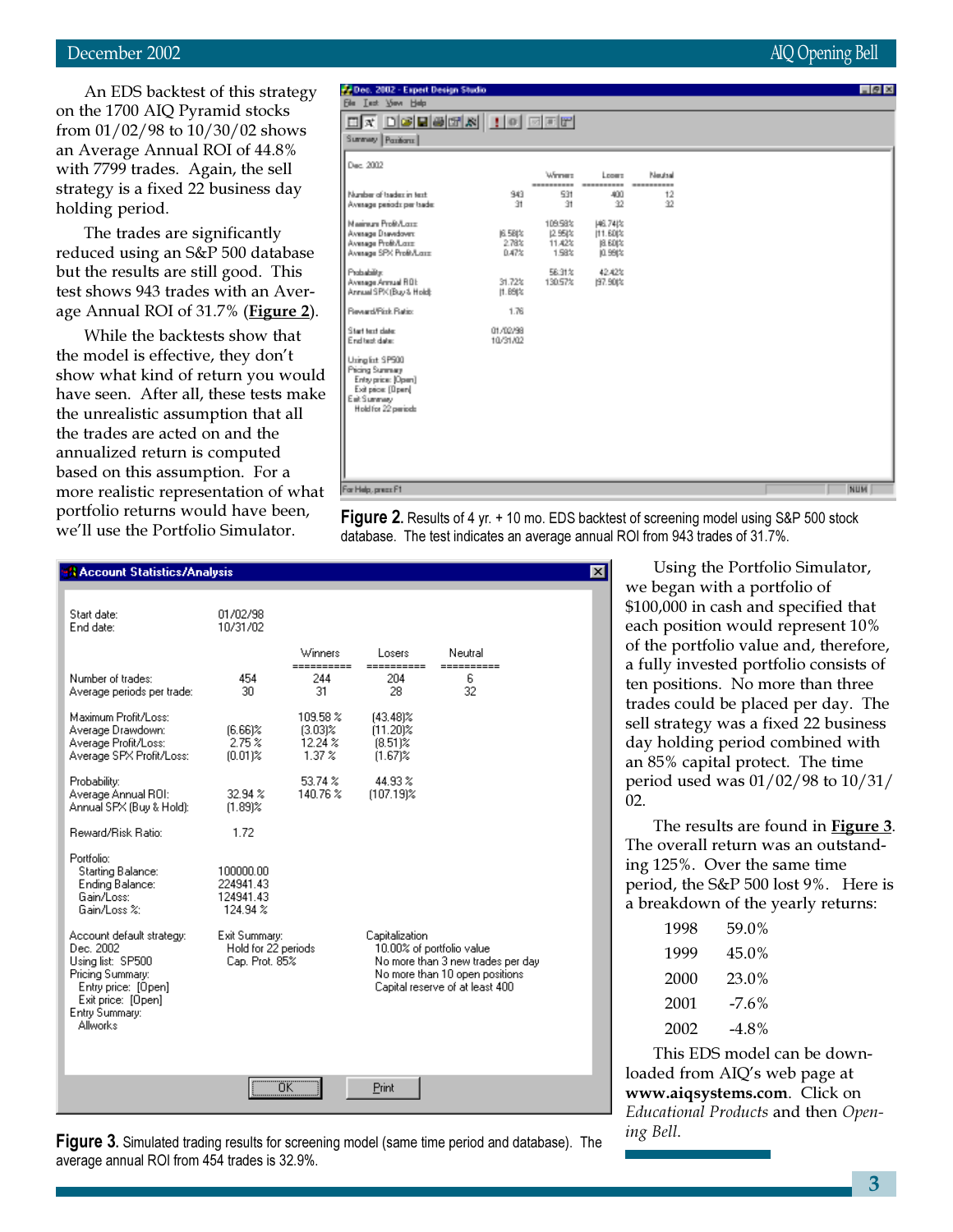# An Overbought/Oversold Indicator for the Market

# Control your Emotions with AIQ's Unique **Market Timing Tool -- the US Score**

#### By David Vomund



hen the market is falling and the charts look terrible, your emotions want you to sell. Con-**VERGENT THE METANET IS FALLING THE MATHEM**<br>
your emotions wan<br>
you to sell. Conversely, when the market is rallying

and the news is good, your emotions want you to buy. Unfortunately, this can lead to selling at the low or buying at the high.

One way of controlling your emotions is to set some market timing rules based on AIQ's US score, a unique indicator that can be found on the Market Log report.

While the Expert Ratings on an individual stock can be suspect, the Expert Ratings taken from a large database of stocks are effective in classifying the health of the market. That is, when a lot of stocks are giving AIQ Expert Rating buy signals, a market rally may be near. Conversely, when a large number of stocks are giving AIQ sell signals, a market decline may be approaching.

Expert Ratings are either "con-

| <b>SILAID Reports</b>                                                                                                                        |                                                                              |                                                                  |                              |                                                                                   |                                         | $-6x$ |
|----------------------------------------------------------------------------------------------------------------------------------------------|------------------------------------------------------------------------------|------------------------------------------------------------------|------------------------------|-----------------------------------------------------------------------------------|-----------------------------------------|-------|
| Beparts View Generate Help                                                                                                                   |                                                                              |                                                                  |                              |                                                                                   |                                         |       |
| 866 EKG 00 F                                                                                                                                 |                                                                              |                                                                  |                              |                                                                                   |                                         |       |
| MP AID Reports<br>Stack Reports<br>由<br>Group Reports<br>田<br><b>Sector Reports</b><br>围<br>Mutual Fund Reports<br>围<br>Weekly Stock Reports | Date 10/09/02<br>$42 - 58$<br>ER.<br>WAL 29-71<br>Using SP500<br>Market Plot | Wednesday<br>99-1 Days 9<br>Change<br>US 82-B<br>Bearish Bullish | DJIA 7286.27<br>DJJA -215.22 | SPX 778.76<br>SPX -21.80<br>Group Score 7+ 93- Group Delta 18+ 62-<br>Access Plat | Bearish Bullish                         |       |
| 围<br>Weekly Exoup Reports<br>围<br>Weekly Sector Reports MD Osc<br>田                                                                          | MACD                                                                         | execcec<br>*******                                               |                              | MACD<br>MD 0sc                                                                    | eccecce<br>*******                      |       |
| Weekly Mutual Fund Rill DirMov<br>田<br>Summary Reports<br>佰<br>Ė<br><b>Market Log</b>                                                        | VA Pot<br>OBV Pct                                                            | execcec<br>********<br>********                                  |                              | DirMay<br>VAPut<br><b>OBV Prt</b>                                                 | 电影电视<br>6666<br>4244                    |       |
| ת<br>ת<br>Market Log Sector   P-Vol<br>Weekly Trendine E N-Val<br>Daily Trendine Bea                                                         | MF Psi                                                                       | 66666666666<br>execcec<br>***********                            |                              | P-Vol<br>N-Vol<br>MF Rsi                                                          | <br>电影电影电影电影<br>6666                    |       |
|                                                                                                                                              | <b>SVMA</b><br><b>AD Line</b><br>AD Ind                                      | <br>********<br>                                                 |                              | MnyFlow<br>0BV<br>MA 21                                                           | ********<br><b>CECECECE</b><br>******** |       |
|                                                                                                                                              | AD Osc<br>SK-SD                                                              | 4444444<br>3535                                                  |                              | MA100<br>MA 200                                                                   | *******<br><b><i>REEEEEEEEE</i></b>     |       |
|                                                                                                                                              | Sumind<br><b>HI/LO</b><br><b>PIS SPX</b>                                     | ********<br>********                                             | 3.33.3                       | Index<br><b>Raw Scr</b><br>HL021                                                  | 6969<br>66666666                        | 5353  |
|                                                                                                                                              |                                                                              |                                                                  |                              |                                                                                   |                                         |       |
| н<br>$\blacksquare$                                                                                                                          | Tы                                                                           |                                                                  |                              |                                                                                   |                                         | F     |
| For Help, press F1                                                                                                                           |                                                                              |                                                                  |                              |                                                                                   |                                         | NUM   |

Figure 1. Market Log report for 10/09/02. US score (92-8) appears in upper section next to WAL score.

increasing Phase indicator. The opposite is true for confirmed sell signals. Unconfirmed signals, however, occur when there is an Expert Rating of 95 or greater but the

"It is important to keep in mind that AIQ Expert Ratings fire against the trend. As the market declines, the percentage of stocks giving unconfirmed AIQ buy signals increases. As the market rallies, few stocks give buy signals and more stocks register sell signals."

firmed" or "unconfirmed." A confirmed buy signal occurs when a stock has a recent Expert Rating up signal of 95 or greater along with an

Phase indicator fails to move in the direction of the signal. It is the unconfirmed signals that you should be interested in.

AIQ's Market Log report lists the percentage of stocks giving unconfirmed signals (US). The

US score is found near the top of the report (**Figure 1**). The percentage of stocks giving unconfirmed AIQ buy signals appears to the left of the

hyphen and the percentage of stocks giving unconfirmed AIQ sell signals appears on the right side of the hyphen. In Figure 1 we see that of the stocks giving unconfirmed signals, 92% are on the buy side and 8% are on the sell side.

To open the Market Log report, go to Reports and double-click Summary Reports and then Market Log. I run the Market Log report on the S&P 500 database.

It is important to keep in mind that AIQ Expert Ratings fire against the trend. As the market declines, the percentage of stocks giving unconfirmed AIQ buy signals increases. As the market rallies, few stocks give buy signals and more stocks register sell signals.

The US score serves as an overbought/oversold indicator for the market. That is, when the US score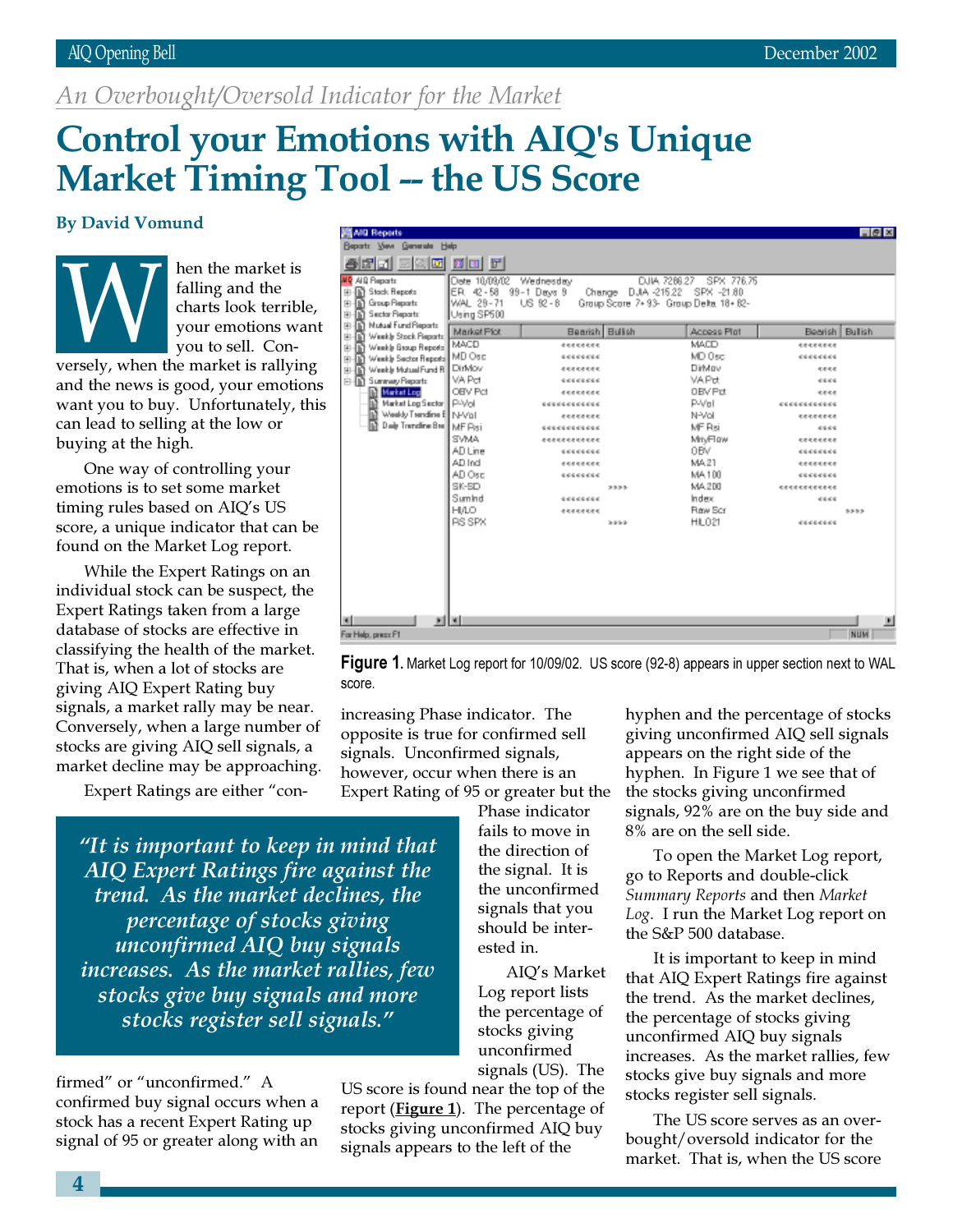#### December 2002 AIQ Opening Bell

e, the<br>plies<br>rket<br>:ently<br>ced a<br>cline, shows 85% or more on the buy side, then that implies the market has recently experienced a sharp decline, is oversold, and due for a rally. Conversely, when the US score shows 85% or more on the sell side, then the market has rallied and is overbought.

Some AIQ users immediately enter the market when the US score moves to 85% or more on the buy side. They exit anytime the US score is 85% or more on the sell side.

 I don't recommend this approach be-

cause the market can stay overbought or oversold for quite some time. Instead, it may be best to wait for a trend-following indicator such as the Directional Movement Index to confirm the new trend direction.

Rather than using the US score

## Check Out Back Issues of The Opening Bell

 Go to www.aiqsystems.com to review back issues of The Opening Bell, AIQ's educational newsletter. For subscription information, phone 1-800-332- 2999.



Figure 2. Daily chart of S&P 500 index with US scores (arrows) shown at market extremes. The bullish score of 92-8 on 10/09 says don't sell even though market prospects look bad. When market turns up, US score first shifts to neutral (46-54 on 10/11), then bearish (7-93 on 10/15). During market advance over next three weeks, US score remains bearish (8-92 on 11/06). Then, after three strong down days, the score moves out of bearish territory (73-27 on 11/11).

> as a strict market timing model, use it as a simple tool to keep your emotions in check. It helps you avoid buying high or selling low.

> Here is the rule: Don't turn bearish on the market and sell positions when the US score shows 85% or more buy signals. Similarly, never turn bullish or add positions when the US score shows 85% or more sell signals.

This rule sounds simple but your emotions will tell you otherwise. When the US score has a high percentage of buy signals, the market has fallen and news reports are gloomy. That's when your emotions tell you to bail. You may be selling right at a low, however. You either should have already sold or you should wait until the market rallies enough to where the US score is no longer giving a bullish reading.

When the market rallies it gets easier to buy. News reports are better and you think you may miss a big rally if you don't immediately buy. Your emotions tell you to buy more but the US score can counteract your emotions. Don't buy until the market pulls back enough to bring the US score out of bearish territory. Preferably, wait until the US score turns bullish.

Let's see how using this indicator works. Figure 2 shows the S&P 500 and the US score at market extremes. Just examining this chart shows how the US score keeps you from buying high or selling low.

The market looked horrible on October 9 and emotions told you to sell. The US score, however, showed that 92% of the S&P 500 stocks with unconfirmed signals were on the buy side. This was not the time to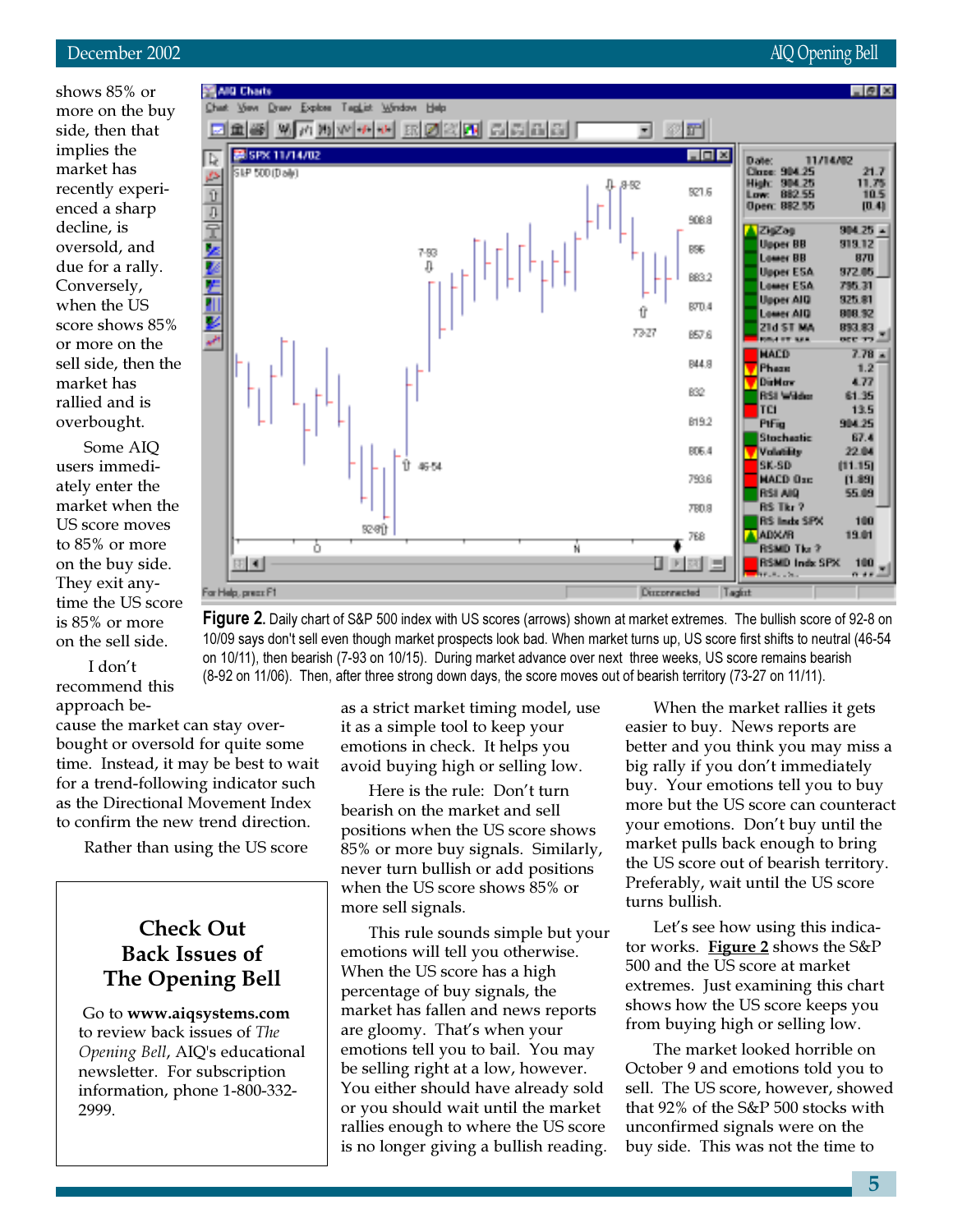#### AIQ Opening Bell December 2002

reading. If you were still bearish this turn bearish. The market rallied over the next two days and the US score moved to a neutral 46-54 represented a better time to sell.

The market kept rallying, however. As it moved higher, the percentage of stocks giving unconfirmed sell signals increased.

On October 15 the market had rallied enough to turn the US score bearish. Emotions told you to buy but the US score told you it would be best to wait. The market didn't fall from that level but the advance stalled.

The US score was still bearish on November 6 with 92% sell signals. All it took was three strong down days and the score had already moved out of bearish territory and had 73% of the stocks on the buy side.

 If you were bullish and wanted to add to positions, it was better to

wait for the US score to hit 73- 27 than it was to buy when the US score was 8- 92. It would be better yet to have the market fall enough to turn the US score to a bullish 85% or more.

Monitoring

the US score on a daily basis gives you a good indication of the market's health. It helps to control your emotions because it turns more bullish as the market falls and it turns more bearish as the market rises.

As we move forward, the US score will become even more impor-

"The US score helps you avoid buying high or selling low. Here is the rule: Don't turn bearish on the market and sell positions when the US score shows 85% or more buy signals. Similarly, never turn bullish or add positions when the US score shows 85% or more sell signals."

> tant if the market enters a prolonged consolidation period following the bear market.

David Vomund publishes VIS Alert, a weekly investment newsletter. For free trial issues, call 775-831-1544 or go to www.visalert.com.

#### STOCK DATA MAINTENANCE

#### The following table shows stock splits and other changes:

| <b>Stock</b>    | Ticker      | Split | Approx. Date |
|-----------------|-------------|-------|--------------|
| JetBlue Airways | <b>IBLU</b> | 3:2   | 12/13/02     |
| CCF Holding Co. | <b>CCFH</b> | 3:2   | 12/20/02     |

#### Trading Suspended:

CTB Int'l (CTBC), Golden State Bancorp (GSB), Sonus Corp. (SSN), US Laboratories Inc. (USLB), US Vision Inc. (USVI)

#### Name Changes:

Banknorth Group (BKNG) to Banknorth Group (BNK) Concord EFS (CEFT) to Concord EFS Inc. (CE) Countrywide Credit Ind. (CCR) to Countrywide Financial (CFC) Getty Images (GETY) to Getty Images (GYI) Nortek Inc. (NTK) to Nortek Holdings (NTK) Right Management Cts. (RMCI) to Right Management Consultants (RHT) St. Mary Land & Exploration (MARY) to St. Mary Land & Exploration (SM)

#### **S&P 500 Changes**

**Changes to the S&P 500 Index and Industry Groups:**

Comcast Corp. (CMCSA) replaces Comcast Class A (CMCSK). CMCSA is added to Broadcasting & Cable TV (BROADCAS) group.

# Market Review

The market was very strong in November with the S&P 500 gaining 5.7% and the Nasdaq Composite gaining 11.2%. The Nasdaq was able to move above its August highs, its first higher high since the bear market began. The S&P 500, however, was still stuck in its consolidation range where 965 represented the upper end of the range.

The best performing groups in November were those that took the brunt of the selling during the bear market. The Cellular Telecommunications group gained 70%!

No market timing Expert Rating signals were fired in November. The AIQ market timing model is on a September 26 buy signal.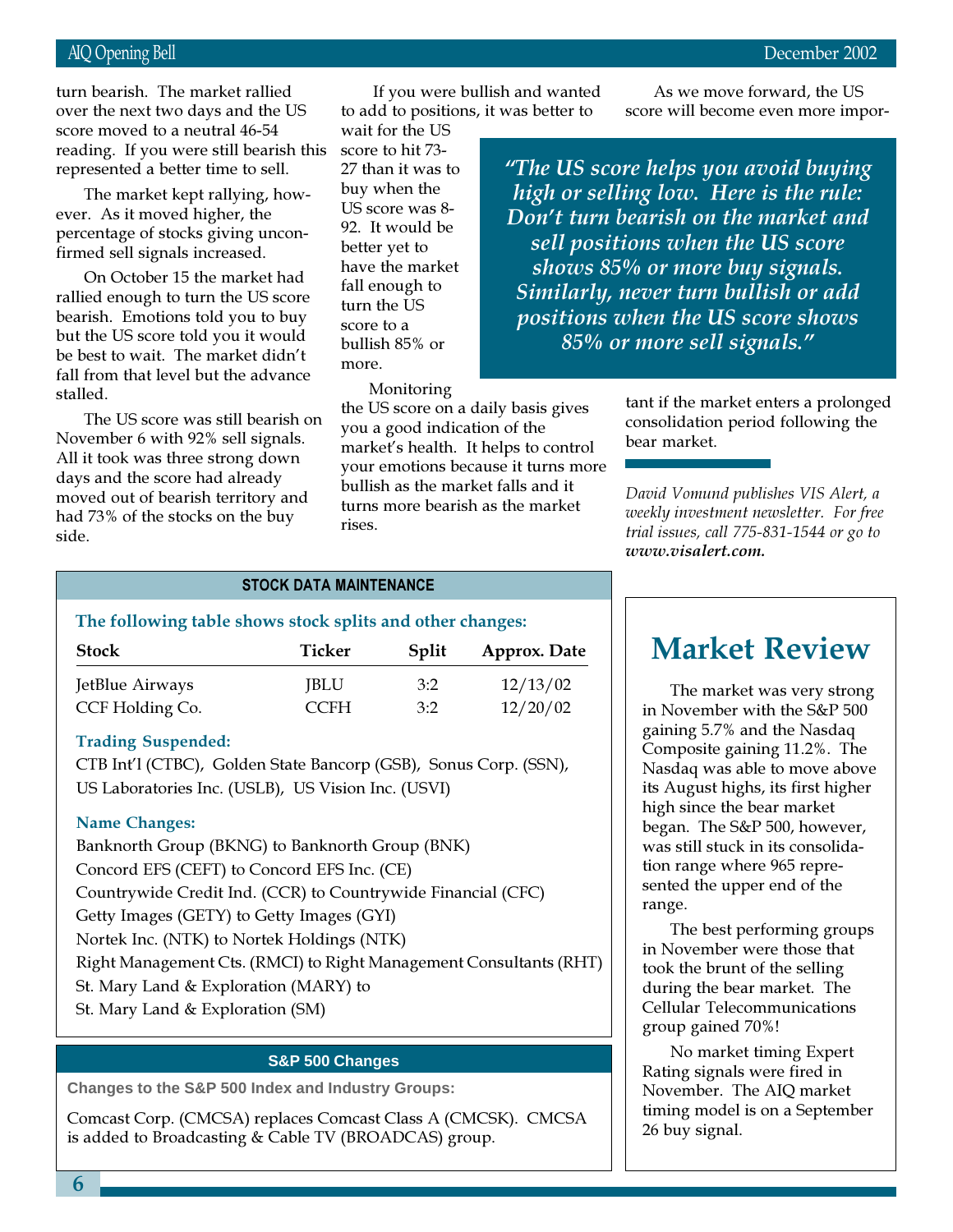# What Every AIQ User Should Know, Part I

# AIQ's Powerful List Management Tools Allow You To Focus on Stocks That Interest You

here are a lot of technical software packages available today. All of them, including AIQ, chart securities and apply standard technical indicators. Some AIQ users are content with using these standard applications. That's a shame because AIQ has some features that nearly every user would find beneficial.

In a series of articles beginning with this one, three basic tools available in the AIQ TradingExpert Pro software will be discussed tools that every AIQ user should know how to use.

The first important tool we'll cover relates to list management. Knowing how to create and manage lists allows users to focus on the stocks they want to purchase, to more easily manage a large database, to effortlessly chart their favorite stocks, etc.

TradingExpert Pro comes with the SP500 list, a list of the S&P 500

here are a lot of techni-<br>
cal software packages<br>
available today. All of<br>
timely stocks. Similarly, those who<br>
them, including AIQ,<br>
chart securities and<br>
create a list of IBD's weekly selec-<br>
pply standard technical indi Line can create a list of VL's most timely stocks. Similarly, those who use Investor's Business Daily can create a list of IBD's weekly selections.

> Having a list of the stocks you are interested in helps filter out the

noise of the other stocks. For instance, you can check for a breakout on AIQ's Point & Figure Breakout report using your particular list of stocks.

There is no longer a need to filter through a bunch of stock symbols looking for the ones you are interested in. Expert Design Studio (EDS) scans can be run on specific lists as well.

Creating a list is a simple process. In Data Manager, click List on the menu bar and then New. Enter a name for the list. The list will

"Having a list of the stocks you are interested in helps filter out the noise of the other stocks…There is no longer a need to filter through a bunch of stock symbols looking for the ones you are interested in."

stocks. Most users find that they would like to create additional lists to fit their trading needs. For example, people who prefer to trade the brand-name Nasdaq stocks can create a list of the Nasdaq 100 stocks. Those who want to track low Priceto-Earnings (PE) ratio stocks can create a list of stocks with below

and the list will be created.

If you have a list of ticker symbols in a spreadsheet, TradingExpert Pro can import that list. First, save the list to a CSV format. Then go to the Data Manager and create the new list name using the process just described. With the list name

created, select List and then Import. Highlight the CSV file and click OK.

AIQ allows users to merge two lists as well. Some people like to track a list that combines the S&P 500 stocks with the Nasdaq 100 stocks. The Advanced List Edit function allows you to merge two

"The ability to create and use lists is a basic function of TradingExpert Pro. Although basic, this function is very powerful."

> lists (see page 118 in the TradingExpert Pro User Reference Manual).

Let me demonstrate the advantages of creating a list of stocks. I created a list of the stocks that appeared in the Your Weekly Review section of Investor's Business Daily (IBD). The stocks listed in this section are greater than \$10, are within 15% of their 12-month high, have an earnings per share (EPS) and relative strength rating of 85 or greater (i.e. in the top 15% of all stocks), and have an average volume greater than 10,000 shares.

Technicians love to examine charts so with our IBD list created we can quickly and easily scroll through the charts in our list. In Charts, use the drop down arrow in the tool bar to highlight the new list name (we named our list "IBD"). **Figure 1** (page 8) shows Coach Inc. (COH), one of the stocks in our list. By clicking the Explore Right icon on the toolbar we'll get a chart of each stock in our list. There is no need to type in the individual ticker symbols. By pressing the Enter key, the

appear in the left section of the Data Manager. With the list name highlighted, click List again and Insert Tickers. To save time, enter a list of tickers separated by semicolons. Click OK